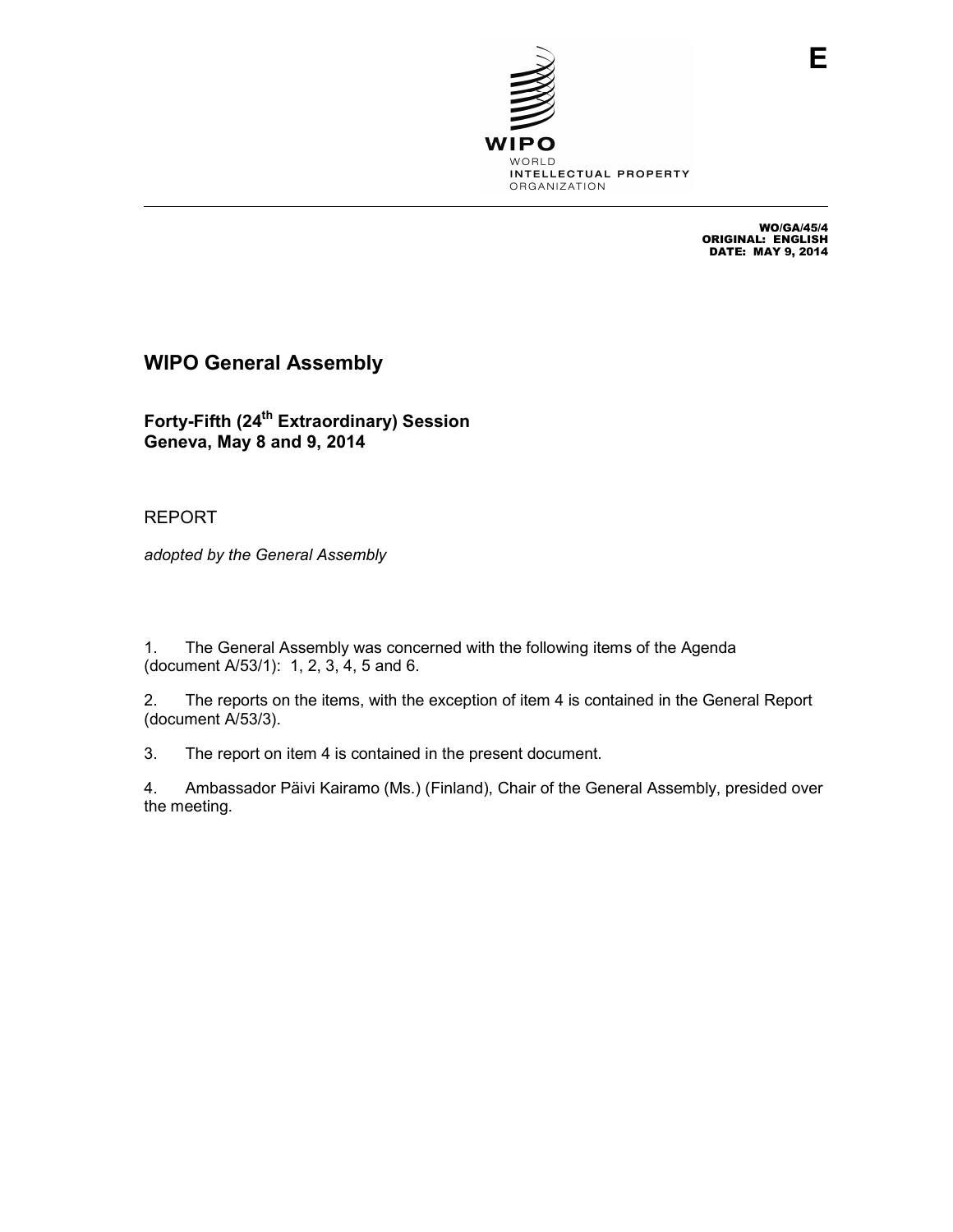# ITEM 4 OF THE AGENDA

# CONSIDERATION OF THE CONVENING OF A DIPLOMATIC CONFERENCE FOR THE ADOPTION OF A DESIGN LAW TREATY

#### 5. Discussions were based on document WO/GA/45/2.

6. The Delegation Japan, speaking on behalf of Group B, declared that it regretted that an agreement on the convening of a diplomatic conference had not been reached at this General Assembly, and expressed the view that the text of the draft Articles and draft Regulations had reached the legal maturity to move to a diplomatic conference. Pointing out that a balanced solution taking into account all possible elements of the treaty in an equal manner and not deciding on the form of specific elements had been presented in this session, the Delegation regretted that some delegations had imposed conditions on proceeding to a diplomatic conference, which had prevented the Assembly from moving forward. The Delegation noted that the original version of the General Assembly decision was completely acceptable for Group B, including the item on a diplomatic conference in 2014 in Geneva. The Delegation reiterated its readiness to proceed to a diplomatic conference, emphasizing that this would streamline and enhance the design registration formalities and procedures and would benefit users, especially small and medium-sized enterprises (SMEs), irrespectively of the development status of their Member States. The Delegation, urging Member States to engage in the future process to find a solution, reiterated the importance of the technical assistance to implement the treaty and hoped that mutual understanding on this point would be reached. The Delegation also reiterated the importance of the implementation of the treaty in an effective manner.

7. The Delegation of the Czech Republic, speaking on behalf of the Regional Group of Central European and Baltic States (CEBS), expressed its gratitude to the Standing Committee on the Law of Trademarks, Industrial Designs and Geographical Indications (SCT) for its efforts and work invested in the current draft of the Design Law Treaty (DLT) and, in particular, for the significant progress on the issue of technical assistance and capacity building. The Delegation further expressed its appreciation for the positive engagement of all members of the SCT in this respect. The Delegation declared that the CEBS Group attached great importance to the adoption of the DLT, which would simplify and align design registration formalities and procedures for the benefit of all users, creating a modern, flexible and user-friendly international framework in this field. The Delegation stressed the fact that the treaty was awaited by users across regions and that it ranked among top priorities. The Delegation indicated that the CEBS Group was of the view that the SCT had successfully fulfilled the mandate given by the General Assembly as regards the DLT, pointing out that the draft had reached a point where further negotiations at the expert level might lead to dilution of the text. The Delegation noted that compromises had been reached with regard to substantive parts of the draft treaty. The CEBS Group believed that this was a missed opportunity to move forward on an important issue to users across regions, which were being held hostage by Member States' inability to reach a compromise. The Delegation reiterated the CEBS Group's readiness to reach out and bridge gaps in the weeks and months to come, with a view to taking a positive decision at the September General Assembly to convene a diplomatic conference on the DLT.

8. The Delegation of Kenya,speaking on behalf of the African Group, expressed its gratitude to the Chair of the General Assembly and all Member States for their engagement, as well as its appreciation for the general spirit to go forward, despite of the lack of consensus. The Delegation regretted that an agreement had not been reached at this meeting, noting that the political spirit in the informal consultations did not allow a move forward. The Delegation, pointing out that the African Group had maintained its position towards an Article on capacity building as part of the DLT and noting the divergent position of other delegations on this issue, expressed the view that this matter should be resolved before the convening of a diplomatic conference. The Delegation expressed the view that solving this issue before deciding on the convening of a diplomatic conference would guarantee the success of the conference and the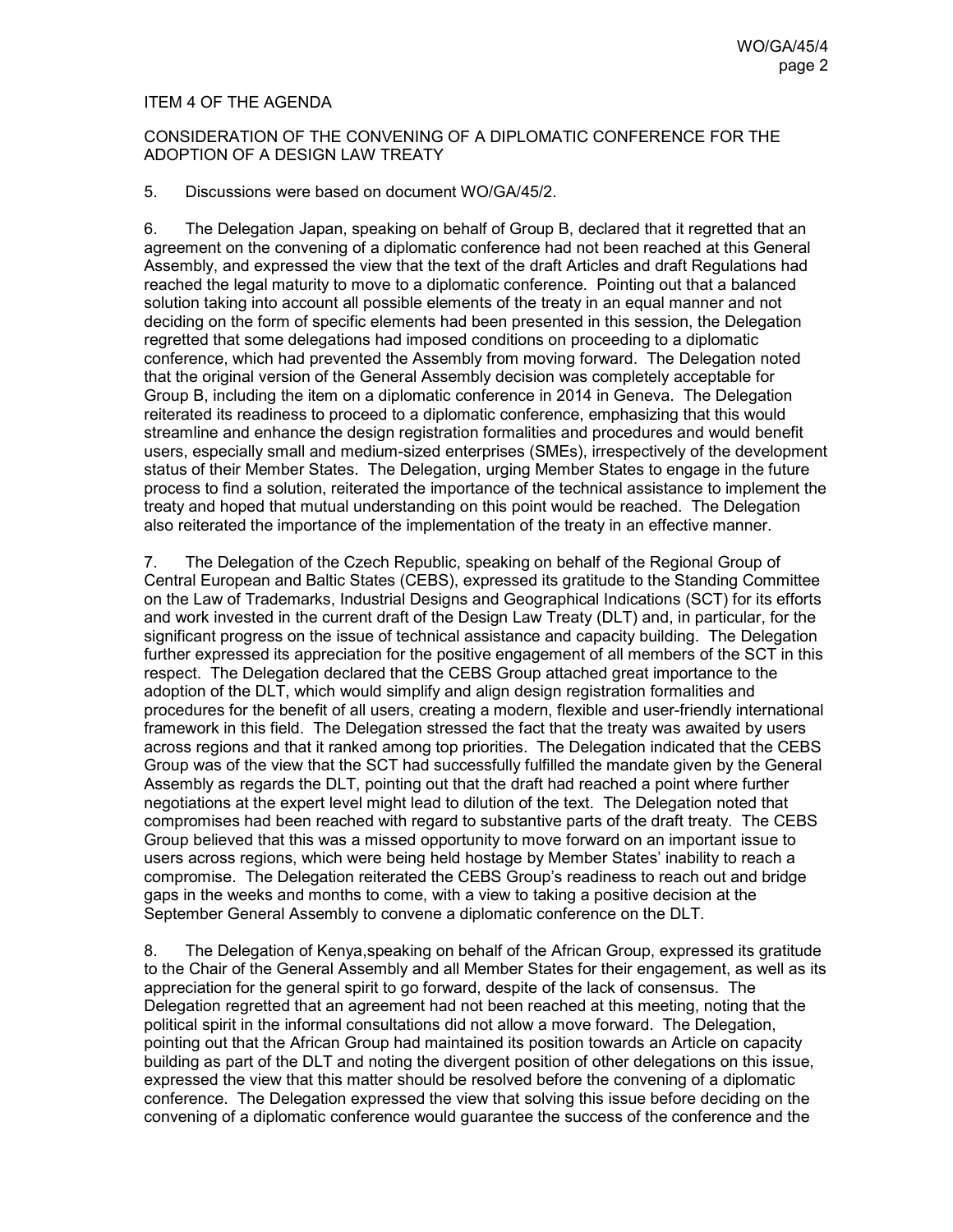conclusion of its work in an efficient and timely manner. The African Group reiterated its engagement and constructive participation in building consensus on this matter.

9. The Delegation of Uruguay, speaking on behalf of the Latin American and the Caribbean Group (GRULAC), expressed its willingness to continue, during the next General Assembly in September, with efforts to ensure that a consensus would be reached allowing the convening of a diplomatic conference for the adoption of a DLT. The Delegation reiterated its intention to play a constructive role in the discussions to be held before the next General Assembly. As it had stated during the last Session of the SCT, GRULAC recognized the potential benefits of the future treaty for all members and accordingly restated its firm belief that texts must contain provisions which ensured that technical assistance and national institutional capacity-building were provided for developing and least developed countries (LDCs), regardless of how such activities would be implemented.

10. The Delegation of Bangladesh, speaking on behalf of the Asia and Pacific Group (ASPAC), said that the Group was disappointed that, once again, no consensus had been reached on the DLT. The Delegation declared that its Group had no objection to convening a diplomatic conference, but, as the issue of technical assistance was extremely important for all countries, it would prefer to have a legally binding article on technical assistance in the main body of the text.

11. The Representative of the European Union, speaking on behalf of the European Union and its member states, commended the Chair for her leadership and dedication and extended its thanks to the two Vice-Chairs and the Secretariat for preparing the General Assembly. The Representative deeply regretted that, despite the clear window of opportunity and the obvious maturity of the text of the draft DLT, the General Assembly had once again failed to reach an agreement on the convening of the diplomatic conference to establish a DLT. Noting that the draft DLT was collectively the work of hundreds of experts over many years, representing great progress, the Representative reminded that all delegations had indicated their support for the principle of convening a diplomatic conference. The Representative considered that consensus remained elusive because of a single issue of concern for a limited number of delegations. Concerning future discussions, the Representative invited the General Assembly to ensure to uphold the high level of ambition of the nearly completed work, so as to preserve the common achievement. Finally, the Representative expressed its sincere hope that the current impasse would be overcome and that the next General Assembly would be in a position to agree on the convening of a diplomatic conference at the earliest practical time.

12. The Delegation of Egypt, speaking on behalf of the Development Agenda Group (DAG), thanked the Chair for her efforts in leading the consultation on this issue and for the decision adopted by the General Assembly. The Delegation indicated that the DAG wished to emphasize the importance of the full implementation of Clusters A and B of the WIPO Development Agenda on technical assistance, capacity building and norm-setting, respectively. From this perspective, the DLT should be inclusive and member-driven, take into account the different levels of development among WIPO Member States and take into consideration a balance between costs and benefits for WIPO Member States. The DAG appreciated the work made by the SCT in advancing the draft text on the DLT including a draft Article/Resolution on technical assistance and capacity building. In this regard, the DAG would be in a position to support the convening of a diplomatic conference to adopt a DLT integrating a legally binding provision agreement on technical assistance and capacity building, that would help developed countries and LDCs to realize the objectives of the treaty, level the playing field and ensure balance between WIPO Member States.

13. The Delegation of Algeria, thanking the Chair for her work and efforts and to all the delegations for the decision adopted by the General Assembly, expressed its support for the statement made by the African Group. The Delegation said that technical assistance was the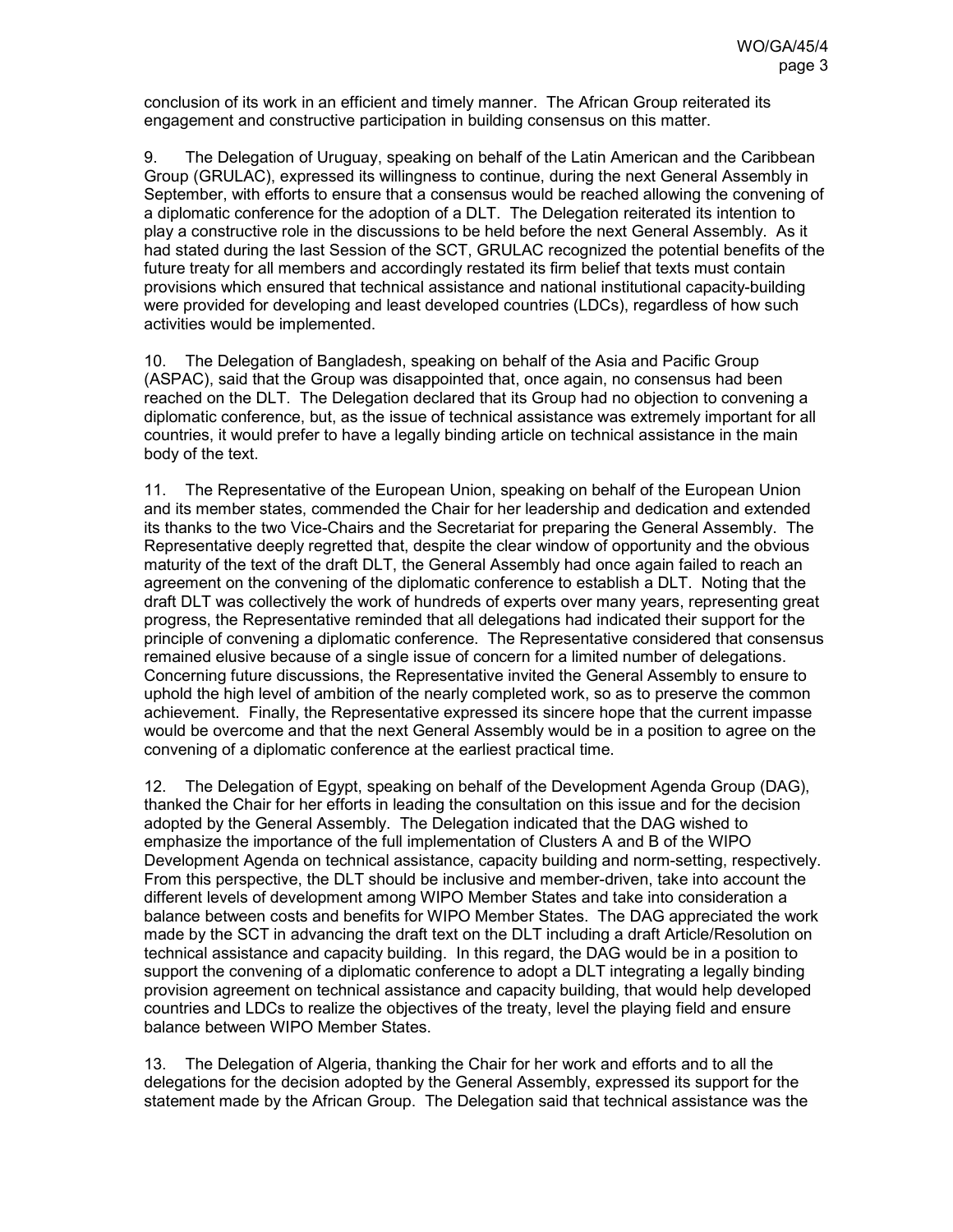cornerstone of any WIPO treaty, which constituted an obligation resting on the organization rather than on the Member States. For this reason, the Delegation stressed the need to include in the treaty an article on technical assistance and capacity building, while indicating that it could be flexible on the wording used to express this need. Finally, the Delegation expressed its wish that future informal consultations would be more inclusive and open to interested delegations.

14. The Delegation of Hungary aligned itself with the statements of the CEBS Group and of the European Union and its member states. The Delegation also joined other delegations in expressing a deep regret that they had not been able to positively decide on the convening of a diplomatic conference at this extraordinary session of the General Assembly. The Delegation reminded delegations that the issue of deciding on the convening of the diplomatic conference to adopt the DLT would be on the Agenda of the General Assembly for the fourth time, and negotiations on the DLT had been going on for many years. Sharing the view of many delegations that the text of the DLT draft was more than mature enough to convene a diplomatic conference and responded to the demand of designers from all around the world, the Delegation said that concluding the DLT would fill in the gap in the international framework for the benefit of designers and users of other intellectual property titles like patents and trademarks that had been benefiting for a long time from harmonized formalities through the Patent Law Treaty and the Singapore Treaty on the Law of Trademarks. Furthermore, the Delegation stressed the fact that harmonizing design law formalities would be beneficial for applicants and users of developed and developing countries and LDCs, and would make it easier for any of them to seek design protection in foreign countries. The Delegation further considered that after all the extensive discussions in different SCT sessions and during previous sessions of the General Assembly, all delegations should be reassured that technical assistance would continue to be provided by WIPO in the field of designs and would be delivered particularly in relation to the implementation of the DLT. Finally, the Delegation hoped that in September 2014, all delegations would come to the table with an open mind and constructive spirit and would finally take a decision and convene the diplomatic conference for the adoption of the DLT.

15. The Delegation of Côte d'Ivoire expressed its support for the statement made by the African Group and regretted that a consensus for convening a diplomatic conference had not been reached. The Delegation, fully aware of the essential role of intellectual property in socio-economic development, stated that Côte d'Ivoire would like to be an emerging country by 2020 and was consequently following very closely the work on industrial designs and the impact on development. The Delegation, observing that its country continued to suffer from the lack of an international legally binding instrument, expressed its worry in particular with regard to the textiles and creative industries in its country, where two of the largest textile factories had closed after suffering from counterfeiting. In conclusion, the Delegation said that Côte d'Ivoire needed a means to fight against counterfeiting, as well as capacity building in order to receive fair and equitable support. The Delegation expressed the hope that WIPO would bear that in mind.

16. The Delegation of Greece associated itself with the statements of the European Union and its member states, and of Group B. The Delegation, noting that the SCT had meticulously examined the draft text of a design law formalities treaty in a series of meetings during the last years, observed that the outcome of these meetings was mature enough to constitute a basic proposal to be submitted to a diplomatic conference. Provisions on technical assistance and capacity building were accommodated to allow for the implementation of the treaty by developing countries and LDCs. For this reason, it was difficult to understand why the convening of a diplomatic conference should be conditioned on the existence of an article on technical assistance. Regardless of the flexible position of its Delegation on the nature of the provisions on technical assistance, the Delegation said that preventing a decision on the convening of a diplomatic conference was unjustified, given the fact that the text was mature.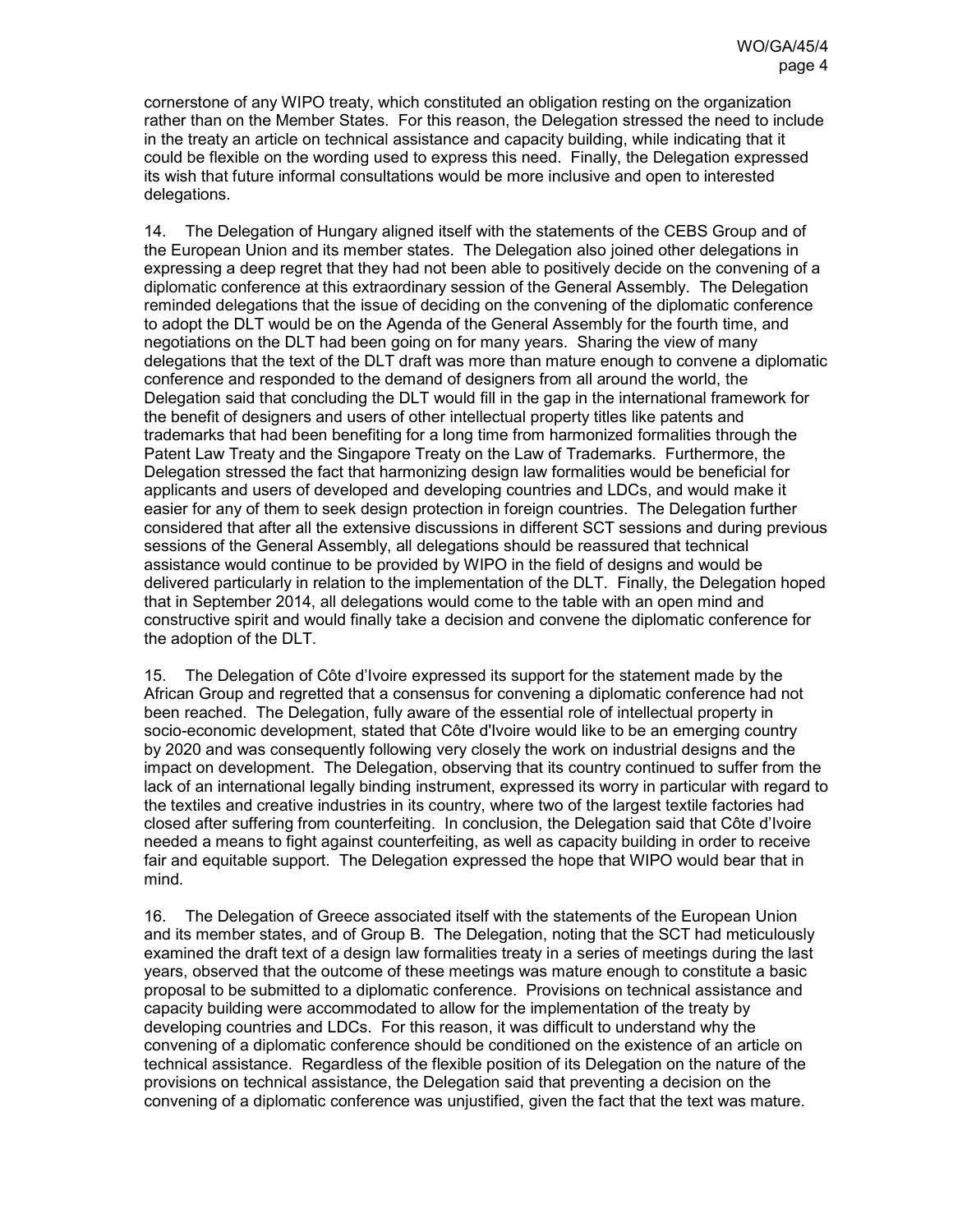The Delegation added that any efforts to harmonize and improve the intellectual property system should not be hindered, and regretted the fact that a positive decision of the Assembly could not be reached.

17. The Delegation of Poland thanked the SCT for the efforts and hard work invested in the current draft of the DLT and, in particular, for the significant progress on the technical assistance and capacity building issue made at its last session in March. The Delegation appreciated the positive engagement of all members of the SCT in this respect and extended its support to the statements of the European Union and its member states, and of the CEBS Group. The Delegation was of the view that significant progress had been made at the March SCT session on the substance of the treaty and regulations, that the Committee had fulfilled its mandate, and that the text had reached sufficient level of maturity to finalize the work. Therefore, the time was now ripe to go to the next level, the diplomatic conference. In respect of technical assistance, the Delegation was flexible on whether it should be included as an article or in a separate provision in the form of a resolution. However, agreement in respect of this issue should not be a precondition for convening a diplomatic conference. The Delegation pointed out that the DLT would simplify and align design registration formalities and procedures for the benefit of all users, as well as create a modern, flexible and user friendly international framework in this field. The treaty was long-awaited by users across regions and ranked among their top priorities. Indicating that this moment had been a missed opportunity to move forward on an important issue, the Delegation expressed its regret that the WIPO General Assembly had once again failed to find agreement on the convening of a diplomatic conference to establish a DLT and expressed the hope that the current impasse would be overcome at the next General Assembly.

18. The Delegation of Canada expressed its appreciation for the Chair's help in trying to reach consensus on this very important issue and announced its readiness to accept the decision text proposed by the Chair. Recalling that it had always been supportive of the DLT, the Delegation declared that, while it could support the convening of a diplomatic conference on the DLT and agree to negotiate an article on technical assistance at that conference, the Delegation opposed to committing to such an article as a precondition to hold the diplomatic conference. Considering that this raised an important systemic issue, the Delegation pointed out that diplomatic conferences should be convened on the basis of the overall text to be considered in a holistic manner, and not because there was a promise of one particular element to be included. Recalling that it had tried to be as flexible as possible at the last General Assembly in December 2013, where it had attempted to build in the necessary flexibility to suit the broad spectrum of options and positions in play, and at the last session of the SCT in March 2014, the Delegation declared that it was fully committed to the conclusion of the DLT and that it would continue to work constructively with partners to find a mutually acceptable decision to reach an agreement on the convening of a diplomatic conference. The Delegation invited all other parties to honor the spirit of WIPO by working collaboratively and constructively so as to reach a positive outcome in the near future.

# 19. The WIPO General Assembly:

(a) took note of the progress made at the thirty-first session of the Standing Committee on the Law of Trademarks, Industrial Designs and Geographical Indications (SCT) in relation to draft Articles and Regulations of a proposed Design Law Treaty;

(b) encouraged delegations to hold informal consultations prior to the  $54<sup>th</sup>$  series of meetings of the WIPO Assemblies to take place in September 2014 with a view to resolving pending issues;